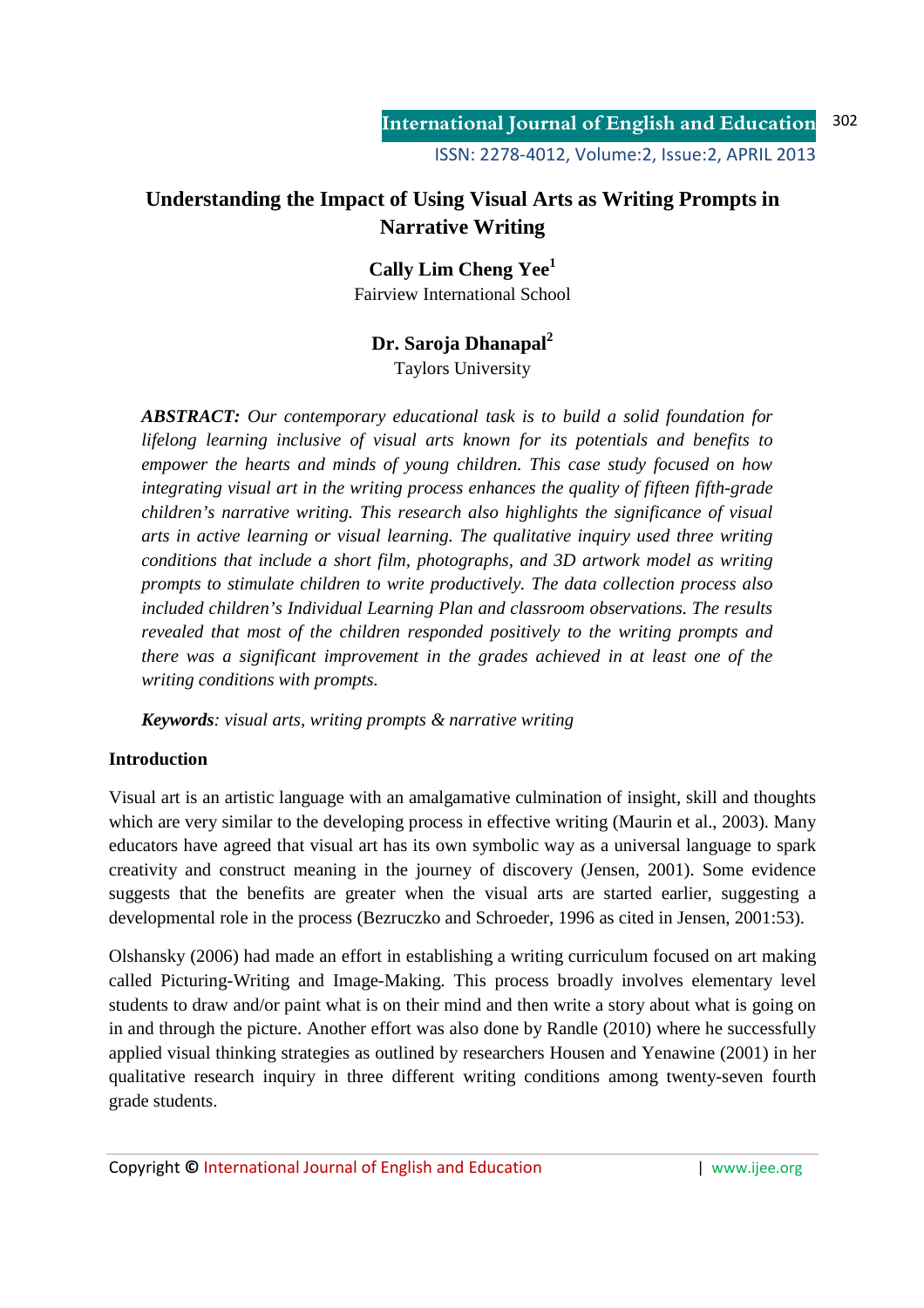Nevertheless, this meaning-making strategy of introducing and integrating visual arts in core subjects has not been consistently acclimatized in many schools as an effort to further promote creative and critical thinking among students especially in the context of literacy. Thus, the lack of inclusion of visual arts across the academic curriculum has propelled the researchers to investigate its true impact on children's learning by applying visual arts as writing prompts.

Literature has shown that visual arts quicken the pace of learning and teaching in numerous aspects. As such the scope of this research is to investigate the effects of using visual arts as writing prompts in narrative writing among young children to discover how creativity aids and inspires them in their writing. This study will address two major research questions. Firstly, to investigate whether prompts help students narrate better and secondly, to identify the type of visual arts which is deemed to be more engaging in providing a platform of inspiration for narrative writing.

# **Literature Review**

In the present day, visual art is principally needed by young children as a platform for safe expression, exploration, communication, imagination, and cultural and historical understanding (NACCCE report, 1999). The integration of visual art into the curriculum offers extensive opportunities for children to be fully engaged in their learning whereby they are completely involved as a whole person physically, emotionally, intellectually and spiritually. On top of that, Korn-Burstztyn (2012:74) stated that one reason that the visual arts are critical for children at all stages of learning, but particularly in early childhood, is that they provide an entry point to engage different kinds of learners. Thus, visual art is definitely a powerful tool to bring forth active, differentiated and inquiry learning in schools. Not only that, the federal 'No Child Left Behind' (NCLB) Act of 2001 also emphasized heavily on the equal billing of arts with mathematics, reading, science and other disciplines as core academic subjects which has the potential to maximize children's learning outcomes.

It can be stated that young children acquire a greater sense of self-confidence and develop many essential skills through visual art. According to Ruppert, one promising line of inquiry focuses on how to measure the full range of benefits associated with arts learning and she asserts that this includes 'efforts to develop a reliable means to assess some of the subtler effects of arts learning that standardized tests fail to capture, such as the motivation to achieve or the ability to think critically (2006:8).

The incorporation of visual art creates a strong connection to a wide continuum of academic and social benefits. In an integrated curriculum, education through visual arts opens the doors for children to learn how to analyze, evaluate, and articulate conclusions from what they see and hear. Korn-Burstztyn (2012:55) also affirmed that 'it provides a means for children to reflect on their experience, as through a kaleidoscope.' Additionally, the Southeast Center for Education in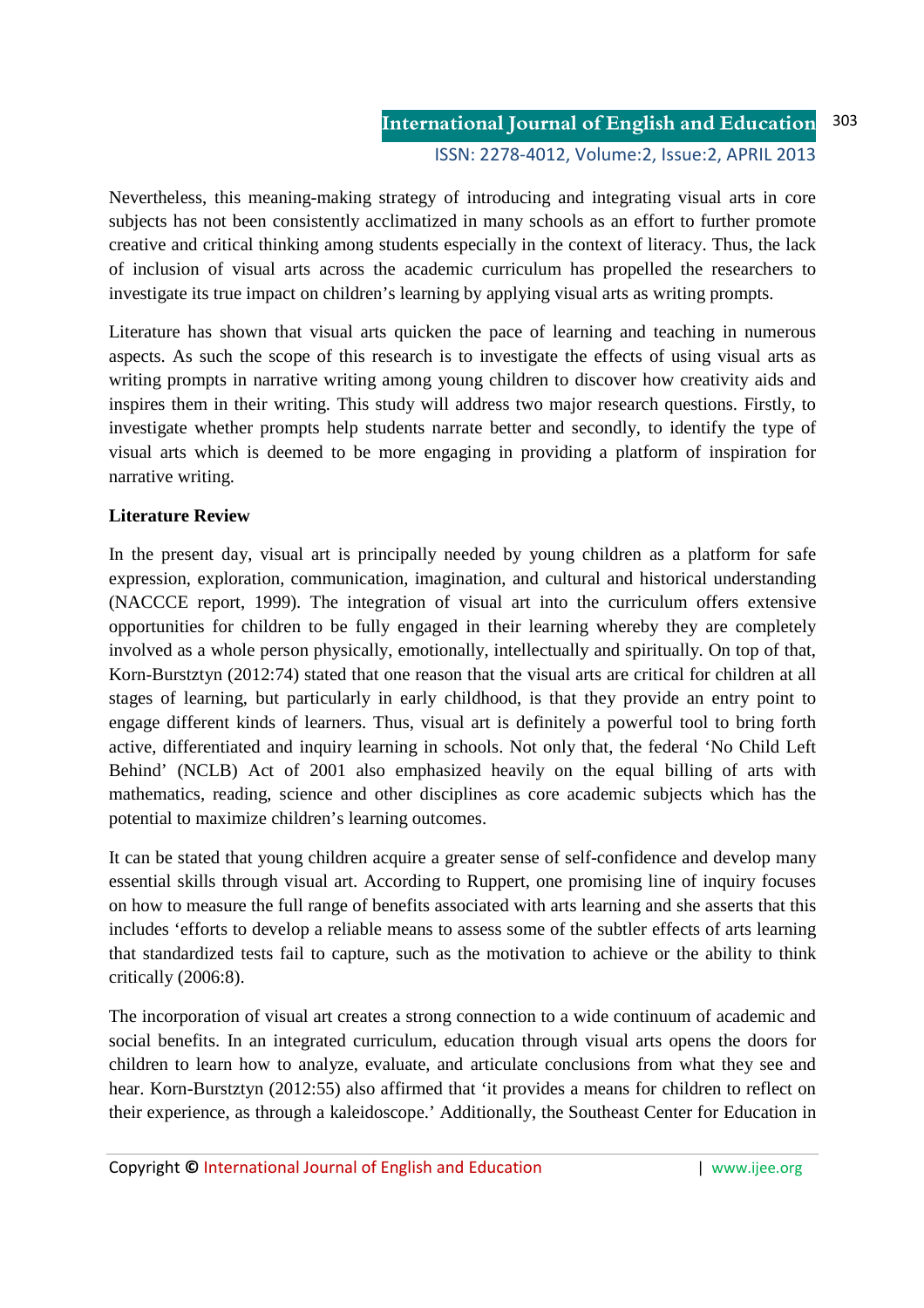the Arts (SCEA) of University of Tennessee at Chattanooga (2008:2) stated that 'knowledge and experience in the arts provide children the capacity to expand their reasoning ability, to make connections, and to think creatively.' Hence, the use of visual art with core subjects establishes an extraordinary learning process for children in order to ensure a perpetuating momentum in developing both head and experiential knowledge and skills needed.

Olshansky (2003) developed an approach to writing that combines two dynamic elements of art and literature whereby her two main methods namely picturing-writing and image-making have demonstrated its effectiveness through colourful, tantalizing and unconventional pathway into writing. The implementation of visual art in core academic subjects especially in the context of literacy generates imaginative and expressive learning environments for children to engage and explore. Children and young people achieve learning gains through participating with others in "art-full" exploration, beginning with seeing (learning to look, to sustain visual focus), and doing (enacting, role-playing as in created or performing arts) accompanied by saying (inner speech, verbalizing, narrating), reading and writing (Grant, et al., 2008:59 as cited in Heath & Wollach, 2008:6).

To add on, 'art experiences enhance observation, listening, questioning, and describing skills, which are important for language development and writing' (Libby, 2000:3). Such experiences capture the hearts of young children to pay attention and participate in any arts-based instructions classroom. Introducing visual art as writing prompts or in the literacy context is something that is familiar to many educators but is not actively instigated in many schools (NCCA report, 2005). Children will always remember what is meaningful and enlivening for them – what touches a chord of their lives that links up to their preceding experiences. The more it is connected with their feelings and former encounters, the stronger the impact is (Gullat, 2008:17 as cited in Grieff, 2010:8) stated that 'the arts link thought and feeling, thus they foster more effective communication and significantly impact the development of language and literacy skills.' Additionally, Libby (2000:2) also described that 'a painting is a triple experience: visual, emotional and intellectual.' Subsequently, children will grow to identify and position themselves in this artistic process of learning which will eventually help to improve in their literacy skills and knowledge.

Randle (2010) has successfully conducted a research study in implementing the visual thinking strategies, an effort of introducing visual arts into literacy, through three different writing conditions among twenty-seven fourth grade students. The goal of her research study was to distinguish if the gap between creative speech and creative writing quality would be closed by offering students alternate methods as story starters, including both textual forms and visual art forms. However, her research point can be further explored on how visual art can be used as a tool to direct and instruct a differentiated classroom of learners with diverse learning needs and accelerate their academic and social attainment. On top of that, Obama (2009) also boldly mentioned that in addition to giving our children the science and math skills they need to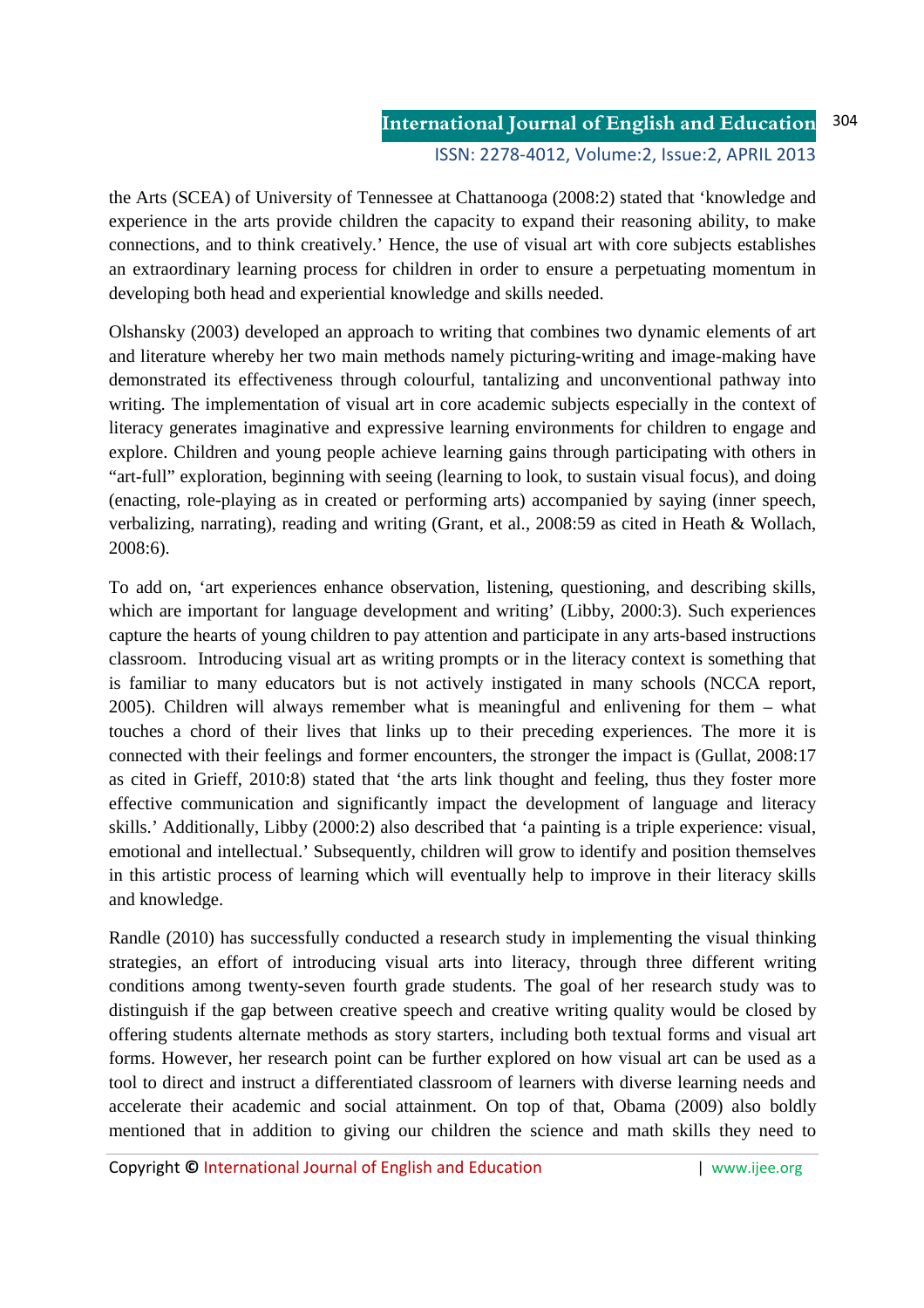compete in the new global context, we should also encourage the ability to think creatively that comes from a meaningful arts education. Moreover, Eisner, et al. (1977) commented that educators want their children to have basic skills. But they (children) will also need sophisticated cognition, and they (children) can learn that through the visual arts. Generally, visual arts are handiwork that we can observe such as painting, drawing, sculpture, film, photography, crafts and printmaking.

According to Gelineau (2011:4), arts play a vital part in the problem-solving process in the classroom by strengthening the right or intuitive side of the brain to aid in finding alternative solutions and more creative thinking. Williams says that 'children come with a two sided mind. We must encourage them to use it, to develop both types of thinking so that they have access to the fullest possible range of mental abilities.' (2011:4). Apart from that, integrating visual arts in lessons of other subjects have the capability to serve dissimilar learning needs of young children. Thus, the significance of the visual arts' ability to unite children in schools should not be understated.

# **Methodology**

As explained throughout the preceding review of literature, there is evidence in the implementation of visual arts as narrative writing prompts to lay forward various academic and social skills especially creative and critical thinking. The main objectives of this research are to explore the impact of visual arts in the context of literacy specifically in writing through the use of artistic writing prompts among young children and to investigate how creativity stirs up their imagination and galvanize them to make connections in their writings.

This case study was purposefully done among fifteen targeted PYP 5 students in an international school consisting of eight male students and seven female students. All of them have completed a personal Individual Learning Plan (ILP) that facilitated in the identification of their dissimilar learning intelligences. All fifteen students who participated had good attendance record and this enabled the researcher to maintain the consistency and reliability of the research outcomes. However, one male student was absent for the third writing condition but the research sample was kept in a group of fifteen participants to ensure the consistency of the data collection. An equal amount of time of 45 minutes (after a short introduction of the writing prompts) was allocated to every writing condition for all fifteen participants to ensure the validity of the writing conditions. All writing conditions were conducted by their own classroom teacher. The differences in their performance with and without visual arts as their writing prompts were observed. Teacher A first conducted one narrative writing lesson without any visual arts prompts as per her teaching style but with a writing template. The purpose the template was given to students was to aid them in organising their ideas. This first narrative writing condition was the control of the case study. The question that Teacher A selected for the participants was "If I Could Only See One Colour." Students were asked to write a narration based on this.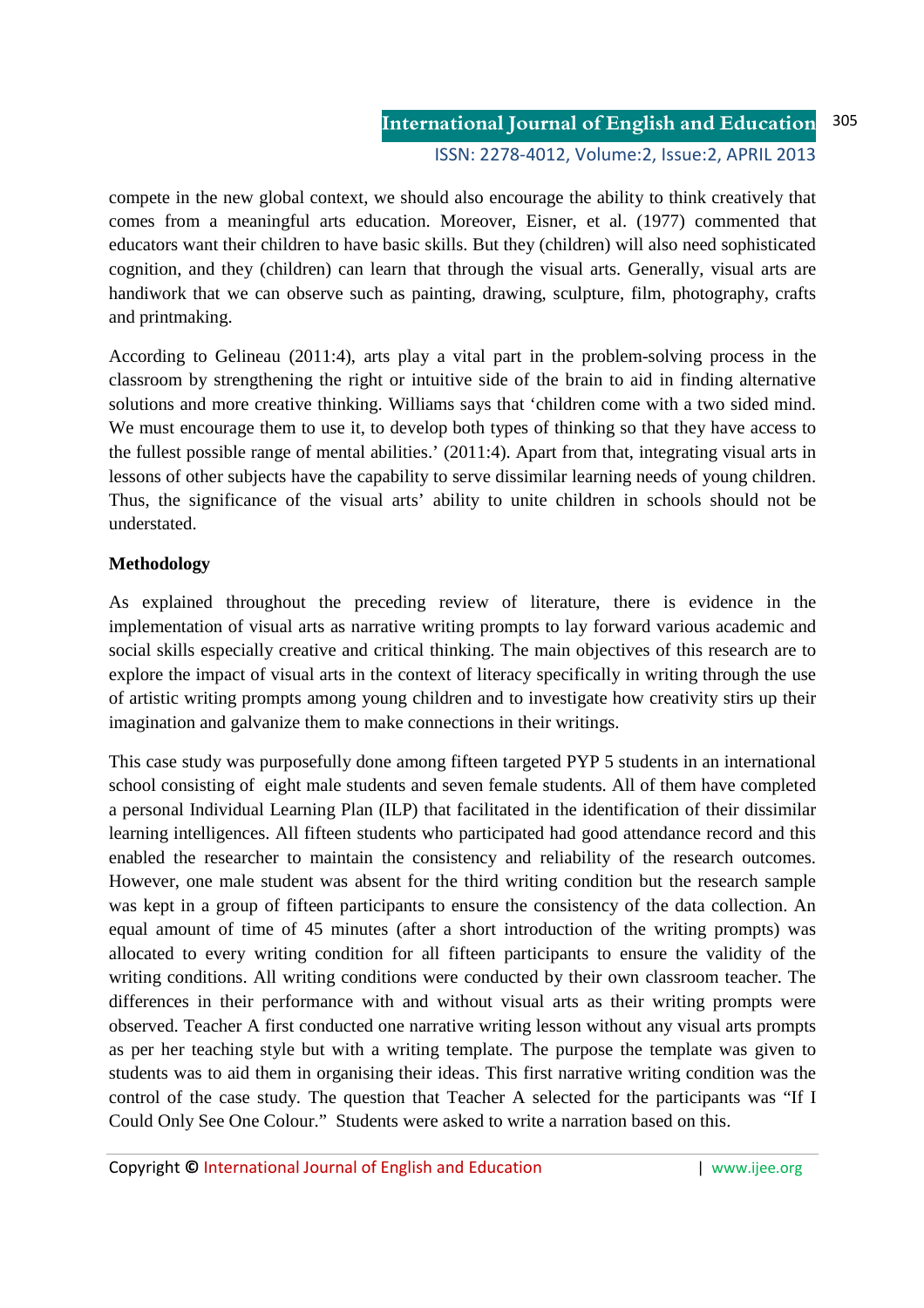Three different types of visual arts namely short films, photographs, and students' artwork were used in three different narrative writing situations. The chosen writing situations were as follows:

- 1. Most of us have a favourite book. Imagine that one day the book pulled you into the story.
- 2. Imagine that you woke up the next morning after your  $10<sup>th</sup>$  birthday as a grown-up adult.
- 3. Assume that you were given only one chance to go to the place you would love to live in.

Thus, there was a total of four narrative essay questions altogether. For every lesson, a brief extra ten minutes was utilized for the introduction of the visual arts writing prompts. In the second narrative writing condition, a short film from the movie of 'The Chronicles of Narnia: The Voyage of the Dawn Trader' was shown. The video clip took up roughly about eight minutes of the starter activity. Few photographs were screened on the whiteboard as writing prompts for the third writing condition. These photographs depicted young adorable children and grown-up adults. For the fourth writing condition, all participants were brought out for a short gallery walk outside their classroom to see their own 3D model artworks that they had done previously about a place where they wished to live in.

Data was collectively obtained and analysed. All their writings were evaluated by three different teachers with the use of the same grading rubrics to ensure reliability and validity. Other important controls throughout the research were a fixed minimum number of words of 50 for every writing condition and unchanged grading rubrics for all lessons.

## **Findings**

The purpose of the current case study was to elucidate the impact of employing visual arts as an effective tool to promote creative and critical thinking to improve children's writing skills within the context of one fifth-grade classroom. Previous research explored throughout the review of literature suggests a positive link between visual arts and children's creative thinking and critical thinking skills. 'The rationale proposed by some is that experience in the arts develops initiative and creativity, stimulates the imagination, fosters pride in craft, develops planning skills, and in some arts fields helps the young learn how to work together.

In order to discern what forms a meaningful and thus valuable creative experience, children participated in a series of four writing activities for this research. Each activity presented required more creative input from them to be reflected in their final writings. The final writing in each of the four target activities was a narrative story. Three different writing prompts as explained above were used as to indicate three different types of visual arts. This was done to identify which type of visual art was deemed to be more engaging for students in providing a platform of inspiration for narrative writing.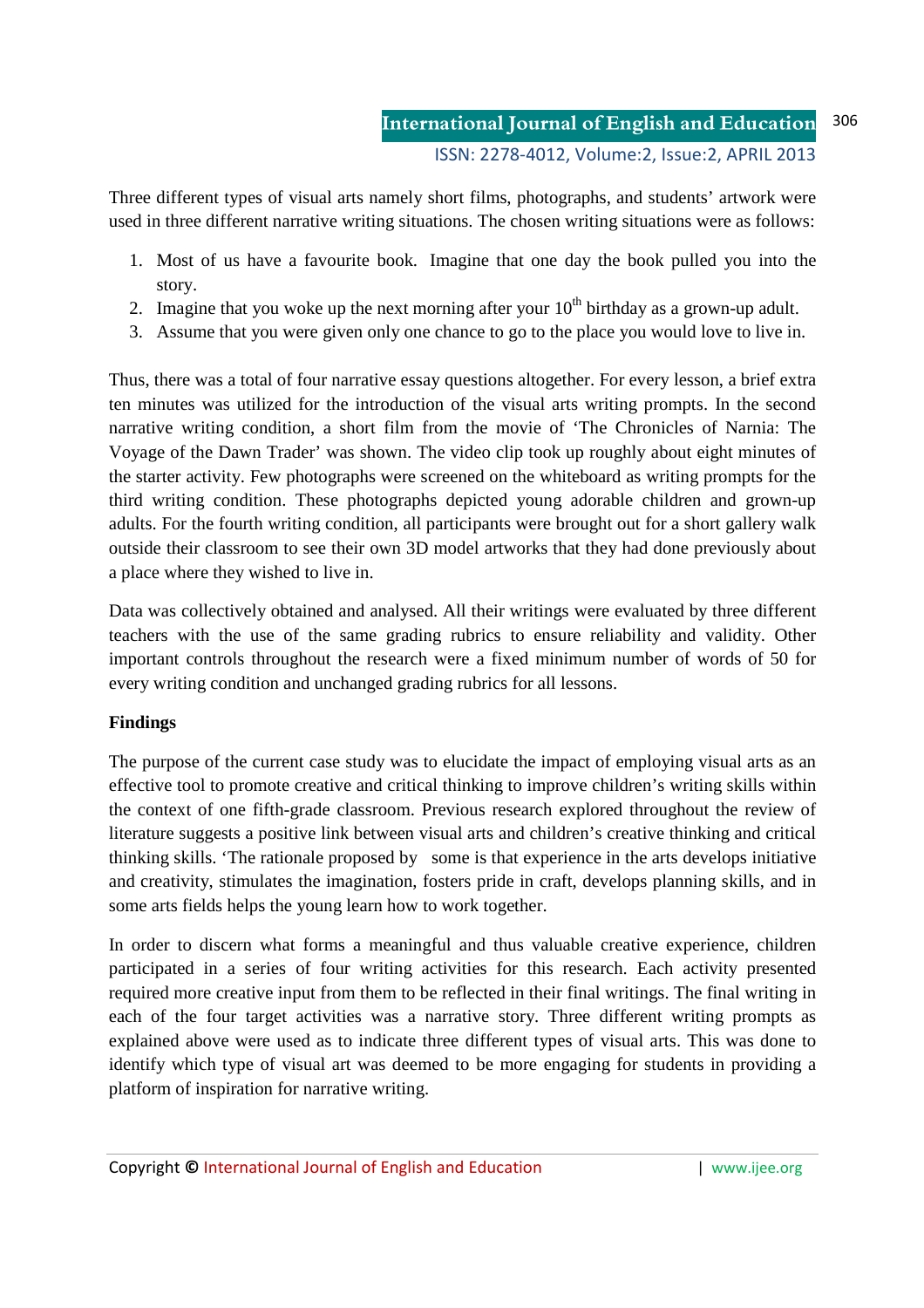# **International Journal of English and Education** 307

ISSN: 2278-4012, Volume:2, Issue:2, APRIL 2013

The findings revealed that 53.33% of the participants were significantly motivated with the use of visual arts as their writing prompts. They showed a big improvement in their writing skill as they were guided with creativity and imaginative ideas as compared to when they were not given any visual arts as their writing prompts. This was supported by the observation of the classes where the students showed more interests when the visual arts prompts were used. Thus visual arts were seen to be catalysts to unlock and inspire creative output amidst the students. The findings are shown in Table 1.

| <b>Student Grade Profile</b> |                         |                |                         |                         |  |  |
|------------------------------|-------------------------|----------------|-------------------------|-------------------------|--|--|
|                              | <b>Average Mark</b>     |                |                         |                         |  |  |
| Student/                     | $\overline{\mathbf{1}}$ | $\overline{2}$ | $\overline{\mathbf{3}}$ | $\overline{\mathbf{4}}$ |  |  |
| <b>Writing Condition</b>     |                         |                |                         |                         |  |  |
| $\boldsymbol{\mathsf{A}}$    | 18.3                    | 22.7           | 20.7                    | 22.0                    |  |  |
| $\overline{B}$               | 16.7                    | 21.3           | 22.3                    | 22.3                    |  |  |
| $\overline{C}$               | 16.7                    | 20.0           | 21.7                    | 20.7                    |  |  |
| ${\bf D}$                    | 15.3                    | 21.0           | 21.3                    | 21.0                    |  |  |
| $\overline{E}$               | 15.7                    | 22.3           | 22.7                    | 20.7                    |  |  |
| $\overline{\mathrm{F}}$      | 20.7                    | 21.3           | 21.3                    | 21.0                    |  |  |
| $\overline{G}$               | 19.7                    | 22.7           | 22.0                    | 22.3                    |  |  |
| $\overline{H}$               | 20.0                    | 21.7           | 21.3                    | 18.7                    |  |  |
| $\overline{I}$               | 22.3                    | 18.3           | 22.3                    | 19.3                    |  |  |
| $\overline{\text{J}}$        | 19.7                    | 21.7           | 22.0                    | 21.0                    |  |  |
| $\overline{K}$               | 20.3                    | 19.3           | 20.7                    | 20.0                    |  |  |
| $\overline{L}$               | 20.3                    | 20.3           | 22.0                    | 19.0                    |  |  |
| $\overline{\mathbf{M}}$      | 18.3                    | 15.0           | 18.0                    | 22.3                    |  |  |
| $\mathbf N$                  | 18.0                    | 14.3           | 20.3                    | 17.0                    |  |  |
| $\overline{0}$               | 20.7                    | 20.3           | Abst                    | 21.7                    |  |  |

### **Table 1: Students' Writing Grades**

Copyright © International Journal of English and Education **| www.ijee.org** | www.ijee.org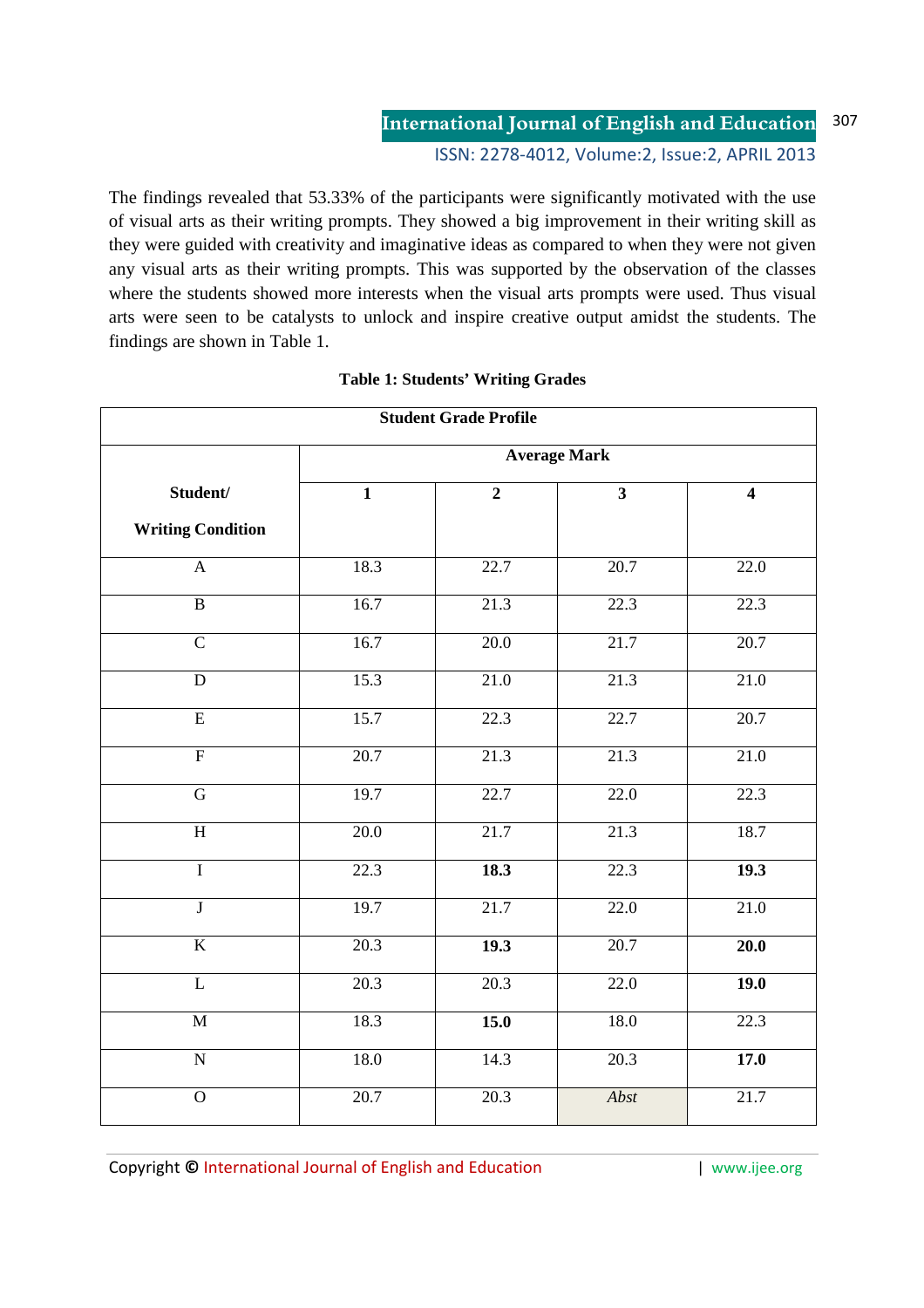#### **International Journal of English and Education** 308

ISSN: 2278-4012, Volume:2, Issue:2, APRIL 2013

In Table 1, I represents the results of the students where no visual prompt was used while 2,3 and 4 are the results when prompts were used (2 is where a short film was used as prompt, 3 is where photographs were used as prompts and finally 4 is when the 3D model was used). The results in Table 1 shows there is a significant increase of approximately about  $4.6 - 7.0$  marks in average for almost all the students in the  $2^{nd}$ ,  $3^{rd}$  and  $4^{th}$  writing condition as compared to the initial marks they obtained in the first writing. This is consistent with Grieff's (2010:6 as cited in Grant, et al., 2008:70) claim that 'playful activity (through visual arts) sets in motion learner strategies for attending and connecting, predicting and confirming, integrating and completing, that together make possible full engagement in reading and writing'. The major increase in the participants' performance in narrative writing is very much affected by the strong nature of visual arts as a dispenser of creativity. A line graph was also used to illustrate the final outcomes of their narrative writings clearly (see Figure 1).



### **Figure 1: Students' Average Mark Difference for All Writing Conditions**

Despite the significant increase in students' results when visual prompts were used, it must be noted that there was some inconsistency in the findings as shown by the results of Students I, K, L. M and N. The reasons for these discrepancies were explained to a certain extent through the analysis of the Individual Learning Plan (ILP) that they had completed in the course of the research study. Student I wrote that he was more comfortable with the habitual, guided writing approach taught by his teacher. He also mentioned that he would require some time to adapt to new changes but he personally thinks the implementation of visual arts as writing prompts to be very interesting. This explains the reason why he scored the same average mark in the first writing condition and the second writing condition where photographs were used as writing prompts. Students K, M and N wrote that they only made some progress and there is room for improvement in their literacy skills. It can be concluded that these students may need a longer time to adapt to this new approach of inclusion of visual arts in writing lessons as they may have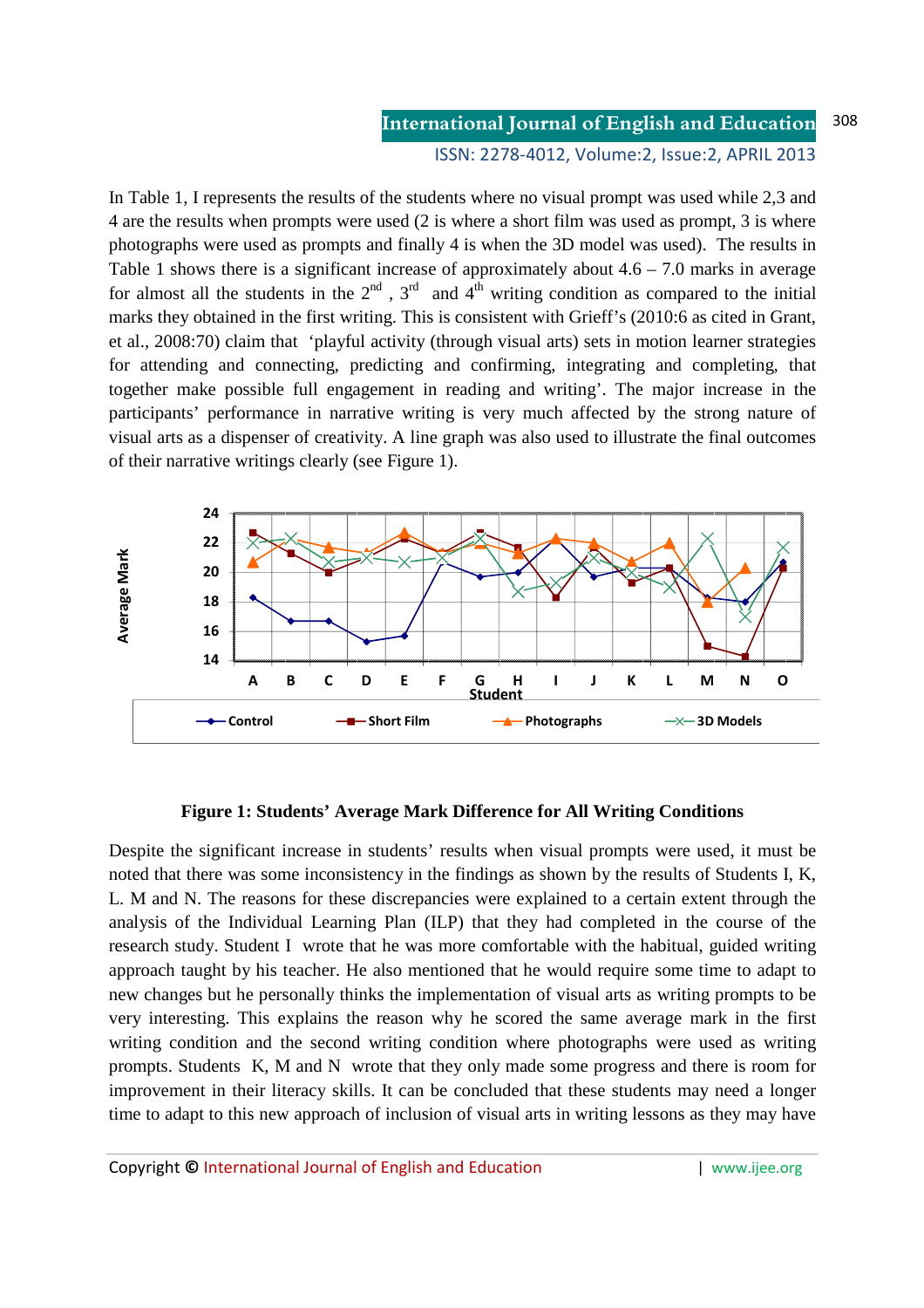different strong learning intelligences. 'Creativity in learning is about fostering "flexibility, openness for the new, the ability to adapt or to see new ways of doings things and the courage to face the unexpected' (European Commission, 2009:7). Their ability to adapt to these new changes and have courage to try something new is developing as they did perform better in writing condition 2 where photographs were used.

According to the students' ILP, there was consensus that they benefited to a great extent with the help of visual arts as their writing prompts. This is in line with Kouster's (2011:6) claim that ' it is through the creative exploration…that child artists begin to develop visual, auditory, kinaesthetic, and graphic symbols with which to represent their thoughts. Their language abilities are enhanced through listening, communicating, vocabulary, and symbolically.' Having mentioned that visual arts are creative catalysts, it truly gives a deep impact to promote learning development in the context of literacy and other academic gains. Furthermore, they also stated that they would love to have visual arts as narrative writing prompts to promote their literacy skills. This is shown in the excerpts shown in Table 2 which is taken from the students' answer in response to the question "Would you like to have visual arts as writing prompts in your English lessons? Please give your reason(s)'.

| Student B | Yes, it would make it easier to compose and create a story. |
|-----------|-------------------------------------------------------------|
| Student D | Yes. It's fun and we can get new ideas with lots of fun.    |
| Student F | Yes, because it helps me with my writing and creativity.    |

| Table 2: Answer to Q 3 in ILP |  |  |  |
|-------------------------------|--|--|--|
|-------------------------------|--|--|--|

Figure 2 distinguishes which type of visual arts is deemed to be the best platform of inspiration for students to write. As can be seen in the pie chart, 93.33% of the participants showed positive response to the three writing conditions where visual arts were used as their writing prompts. It is proven that photographs is the type of visual arts, which has the greater ability to spark imaginative ideas among these fifteen students as compared to the other types. All fifteen participants responded well to the writing prompts and reflected creativity and improved writing skills in at least one writing condition with the use of visual arts. Thus, art can be applied as an approach to accentuate learning in a particular subject or topic area. Offering an unconventional experience for young children through the introduction or creation of an artwork can provide supplementary contextual knowledge and standpoint into a subject.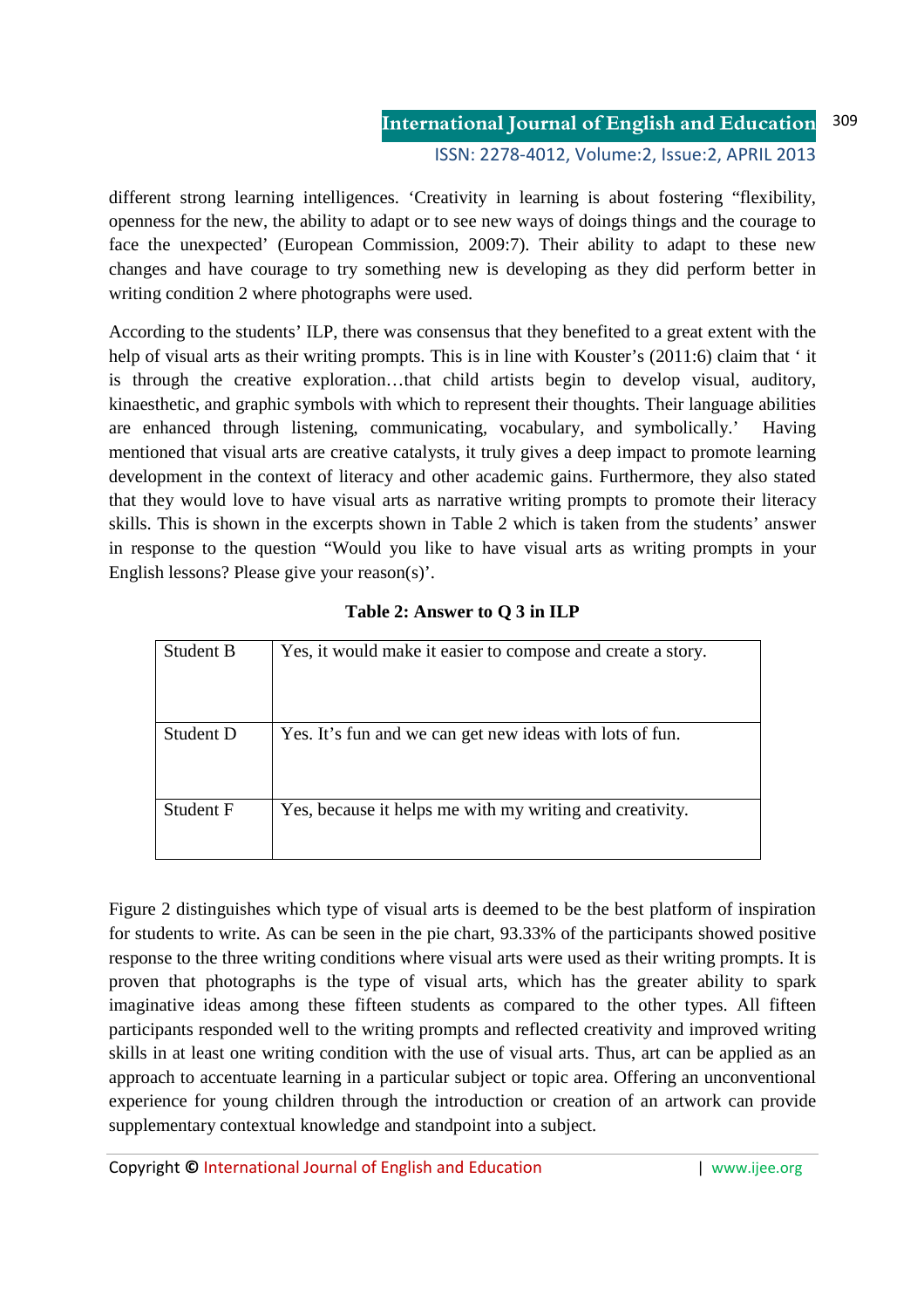**International Journal of English and Education** ISSN: 2278-4012, Volume:2, Issue:2, APRIL 2013 310

6.67% 13.33%  $\blacksquare$  Control  $\blacksquare$  Short Film 33.33%  $\blacksquare$  Photographs 46.67%  $\blacksquare$  3D Models

**Figure 2: Percentage of Effectiveness of Different Types of Visual Arts as** 

# **Writing Prompts in Narrative Writing**

It must be noted that a few of the students (Students C, D and E) in the study are learning English as an Additional Language (EAL). Every school's curriculum across all subject areas should provide relevant, inclusive and challenging opportunities to all children with different learning needs. Through visual arts, students with special learning needs are able to construct a sense of self-confidence to engage in a creative cycle of experimentation, action and reflection in their literacy skills.

The findings proved that the EAL students obtained better marks in the writing conditions where visual arts prompts were used as compared to when no visual arts was used. For instance, student E, a Korean female student, showed an increase in her marks of 5.0 to 7.0 in average in the three writing conditions with visual arts as prompts. Therefore, it is undoubtedly true that 'arts-based teaching capitalizes on these parallel processes by providing visual, kinaesthetic and/or auditory opportunities for connecting with and processing new information in addition to reinforcing prior learning' to cater students with special learning needs (Grieff, 2010:6 as cited in Cornett, 2006).

## **Conclusion**

This case study conclusively demonstrates the competence to construct and transform learning environments that foster student originality and creativity in the context of literacy specifically narrative writing via visual arts as writing prompts. Exhaustive research studies have proven the tremendous strength of visual arts in hosting creative and critical inquiry learning which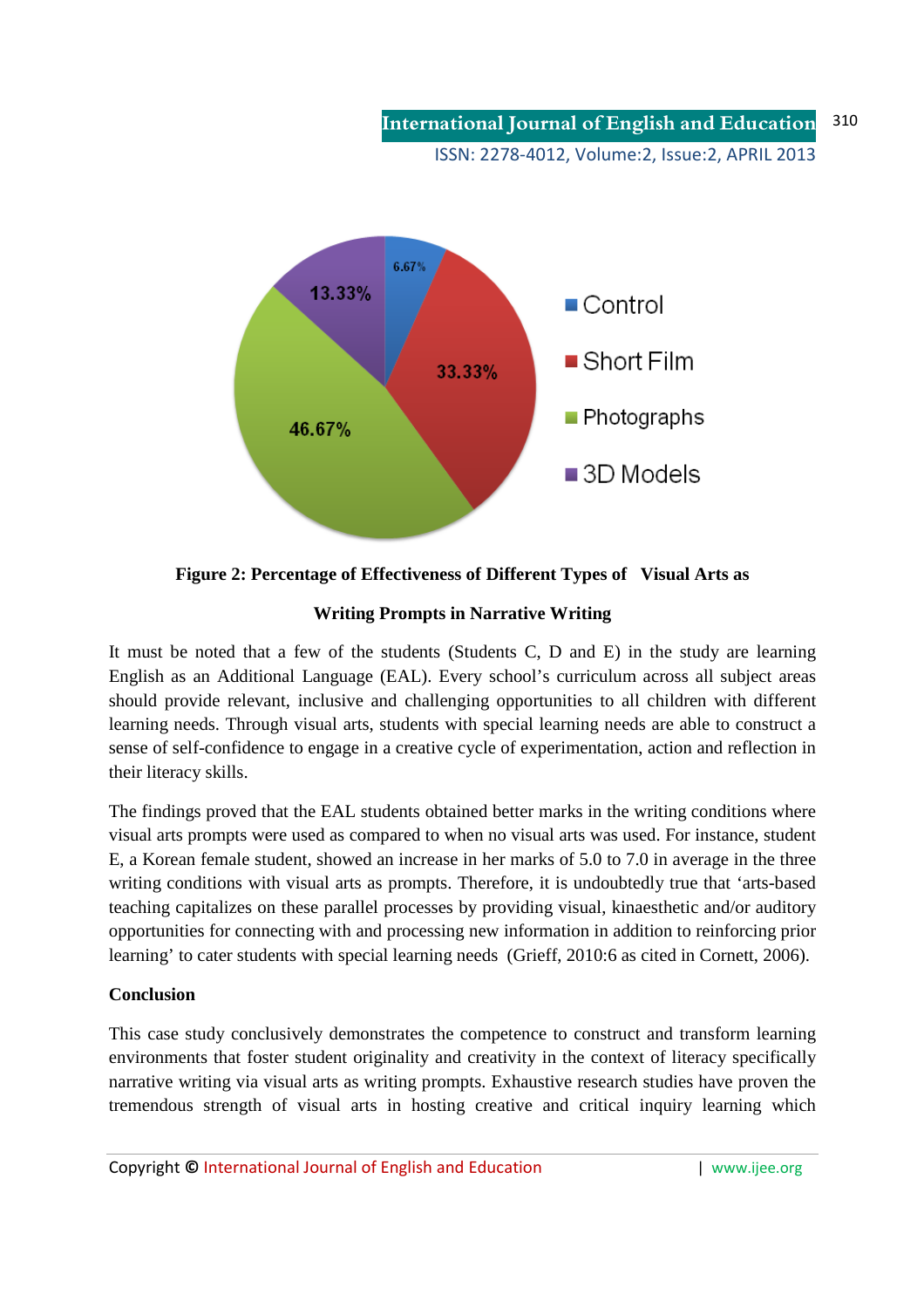eventually leads to the initiation of many educational approaches and concepts as discussed in the literature review section.

According to Alter (2010), the multilayered and multi-disciplinary visual arts curriculum would be able to address key educational principles quite effectively because the value of art lies in its multi-connectedness. As such extending visual education beyond the parameters and boundaries of visual arts education would allow integrated teaching of subject content. Some degree of interdisciplinary is needed because the realm of the visual arts overlaps with many school subjects and this invariably will challenge old curriculum constructs' (Freedman, 2003 as cited in Alter, 2010:8).

Unquestionably, the research results from this case study have confirmed that the overlapping and integration of visual arts into various subject or topic areas are beneficial and engaging. This has been proven among fifteen participants through the use of video/short film, photographs and 3D artwork models in various treatment groups of this research. This realm of creativity provides the best entry point to active inquiry learning and awakens positive attitudes towards learning. All participants that were involved in the case study reflected their enthusiasm in their narrative writings when they were given a mixture of writing prompts to direct their imaginative thoughts and feelings thoroughly. 'The imaginative, exploratory, active learning inherent in the arts enhances cognition, engages attention, motivates learners, and connects them to content emotionally, physically, and personally. Learning in and through the arts produces of creating excitement, joy and surprise' (Manitoba Education, Citizenship and Youth, 2003:6 as cited in Robinson, 2008:9).

The emergence of visual arts to be implemented in diverse areas of learning is still growing in schools all over the world. Many educationalists have moved from the perspectives of having visual arts as one separate subject in schools. Instead, many experience remarkable changes in their students' learning as a whole by blending visual arts into the desired academic areas. Young children construct meaning through such creative learning as it feeds inventiveness into their mind, body and soul compatible to their distinctive multiple intelligences.

What is more breath-taking is that differentiated arts-based instructions also impel learning that takes place in the classrooms in such a way that it is able to reach out to unreached multiple learning intelligences effectively. It creates manifold pathways so that children of diverse abilities undergo equally suitable ways to grasp, exploit, enlarge and present learning concepts through these instructions. Integrated lessons that blend the concepts of more than one subject, reflect how people naturally think, engage student interest, and tap higher-order thinking (Sikes, 2007:15). It is also vital in reaching students who otherwise do not subscribe to traditional educational methods. A number of participants of this case study self-reviewed after going through four different writing conditions and found that they have achieved something new in their learning beyond their intended learning outcomes. Thus, the insertion of arts into the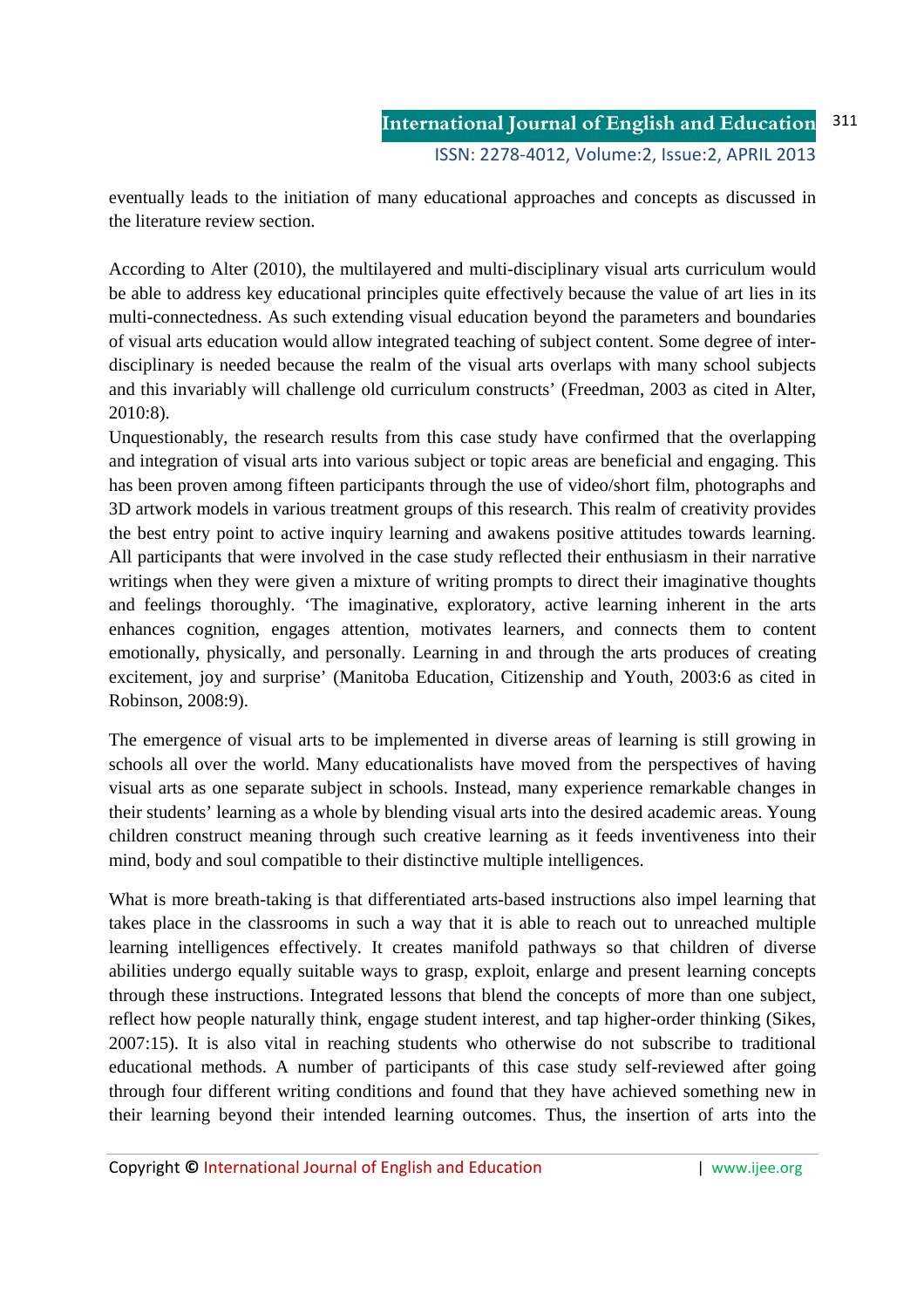curriculum is succeeding, sustainable and capable of meeting the requirements of a growing population of children.

Undoubtedly, this creative zone of learning offers a place for young children to think critically rather than just getting the answers right and to better learn in other areas too leading them to progressively multiply their personal, social and academic development. As they are continuously exposed to the quality in this creative learning, they will be able to possess a better self-expression, an appreciation of arts, a wide range of necessary skills and an enriched personal confidence and satisfaction with their achievements.

Visual arts provide experiences that cannot be duplicated by other means for young children as they grow independently successful. Moreover, 'collaborative research that provides connections between the arts, sciences, and education would provide a powerful platform for instituting radical reforms that may change the culture of schools so that they establish the conditions for creative growth' (Robinson, 2008:11). Johnson (2012) also quoted that children don't dream of being insignificant. So, it is time for us to prepare the fields for them to come and enjoy learning creatively and passionately.

# **References**

Alter, F., (2010) 'Using the Visual Arts to Harness Creativity', UNESCO Observatory, Faculty of Architecture, Building and Planning, Vol. 1 (5) 1-14, Available at: http://www.abp.unimelb.edu.au/unesco/ejournal/pdf/alter-paper.pdf

Americans for the Arts (2009) *Issue Brief: Strengthening Arts Education in No Child Left Behind*, Available at:

http://www.artsusa.org/get\_involved/advocacy/aad/issue\_briefs/2009/advocacy\_issuebrief\_005.a sp

Anon., (2012) *Critical and Creative Thinking: Types of Questions Based On Bloom's Taxonomy*, Available at:

http://kms.sdcoe.net/differ/151/version/default/part/AttachmentData/data/s3\_questioningstrategie s\_2b.pdf

Bouza Koster, J., (2011) *Growing Artists: Teaching the Arts to Young Children*, United Kingdom: Cengage Learning

Bowkett, S., (2006) *Boys and Writing*, Great Britain: The Continuum International Publishing Group

Efland, A., (2002) *Art and Cognition: Integrating the Visual Arts in the Curriculum*, United States of America: Teacher College Press

European Affairs (2009) *The Impact of Culture on Creativity*, Available at: http://ec.europa.eu/culture/key-documents/doc/study\_impact\_cult\_creativity\_06\_09.pdf

Copyright **©** International Journal of English and Education | www.ijee.org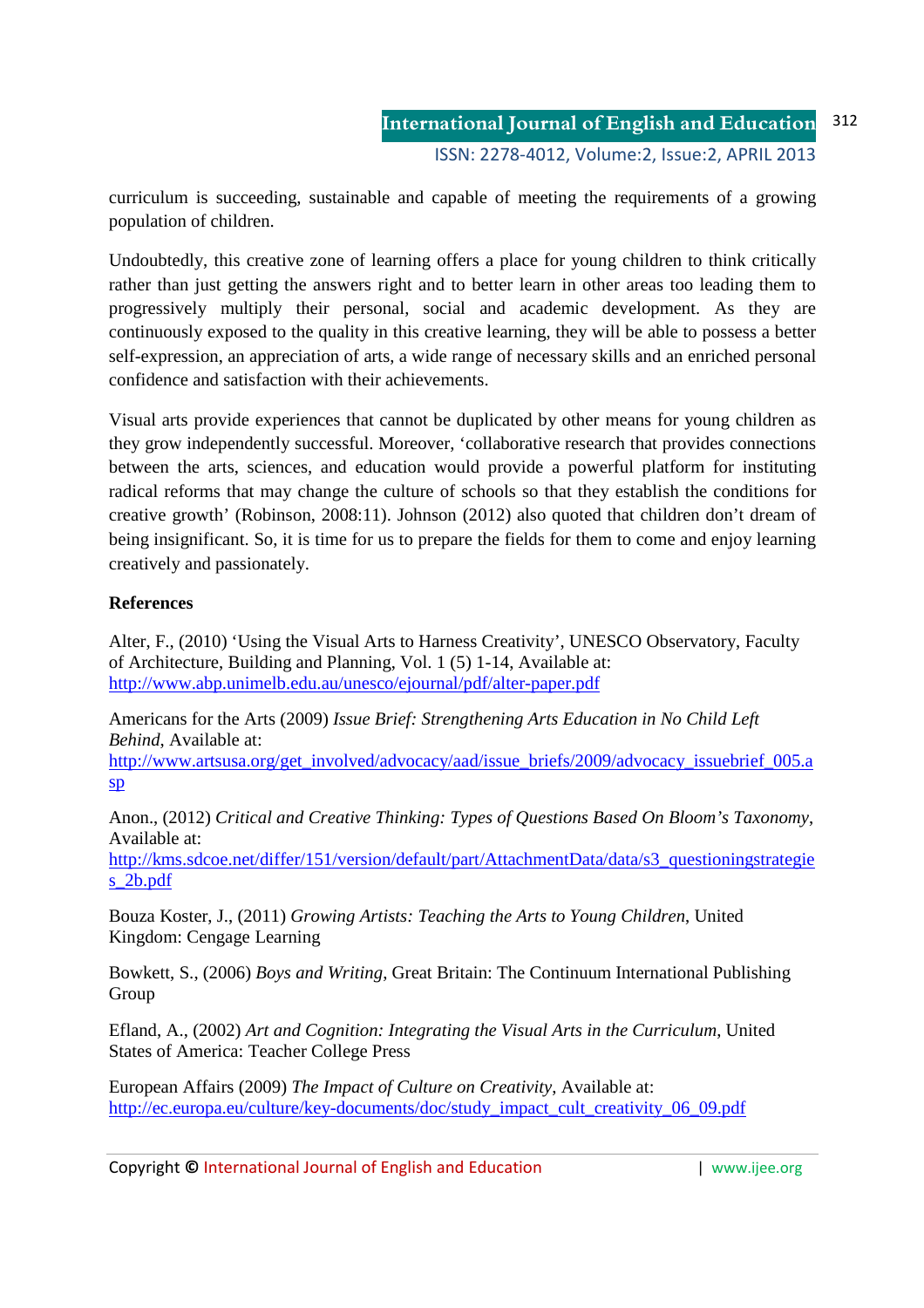Fisher, D. & McDonald, N.L., (2006) *Teaching Literacy Through Arts*, Unites States of America: The Guilford Press

Gelineau, P., (2011) *Integrating the Arts Across the Elementary School Curriculum*, United Kingdom: Cengage Learning

Grant, A., et al., (2008) 'Creative pedagogies: Art-full reading and writing', *English Teaching: Practice and Critique*, Vol. 7, (1) 57-72, Available at: https://education.waikato.ac.nz/research/files/etpc/2008v7n1art4.pdf

Grieff, S., (2010) *An Exploration: How The Arts Impact Teaching and Learning*, Available at: http://www.snl.depaul.edu/writing/S%20Grieff%20Revised%20Exploration%20Arts%20Learnin g%20Teaching.pdf

Hanson, K., (2008) *This is Your Brain on Art: Creativity, Meaning Making and Brain Development in Art Education*, United States of America: ProQuest

Irwin, R. et al., (2006) *Investigating Curriculum Integration, the Arts and Diverse Learning Environments*, Available at: http://portal.unesco.org/culture/en/files/30192/11415092521irwin\_gouzouasis\_leggo\_springgay\_ grauer.pdf/irwin%2Bgouzouasis%2Bleggo%2Bspringgay%2Bgrauer.pdf

Jensen, E., (2001) *Arts with the Brain in Mind*, United States of America: ASCD

Korn-Burstztyn, C., (2012) *Young Children and the Arts: Nurturing Imagination and Creativity*, United States of America: Information Age Publishing Inc.

KMAfrica (2005) *Bloom's Taxonomy for Knowledge, Creative and Critical Thinking*, Available at: http://www.kmafrica.com/group.pkm.Blooms.Taxonomy

Libby, W., (2000) *Using Art to Make Art: Creative Activities Using Masterpieces*, United States of America: Cengage Learning

LoParco, M., (2012) *Importance of Visual Arts in Education*, Available at: http://www.dryden.k12.ny.us/schools/shared/Dreamweaver%20WWW/ERechtin/docs/Why%20I mportant%20Page.htm

NACCE (1999) *All Our Futures: Creativity, Culture and Education*, Available at: http://sirkenrobinson.com/skr/pdf/allourfutures.pdf

NAEA (2012) *Bloom's Taxonomy*, Available at: http://www.arteducators.org/learning/bloomstaxonomy

NAEA (2009) *Learning in a Visual Age*, Available at: http://alumniconnections.com/olc/filelib/NAEA/cpages/9004/Library/NAEA\_LVA\_09.pdf

NCCA (2005) *Primary Curriculum Review – Final Report*, Available at: http://www.ncca.ie/uploadedfiles/publications/primarycurriculumreview.pdf

Copyright **©** International Journal of English and Education | www.ijee.org